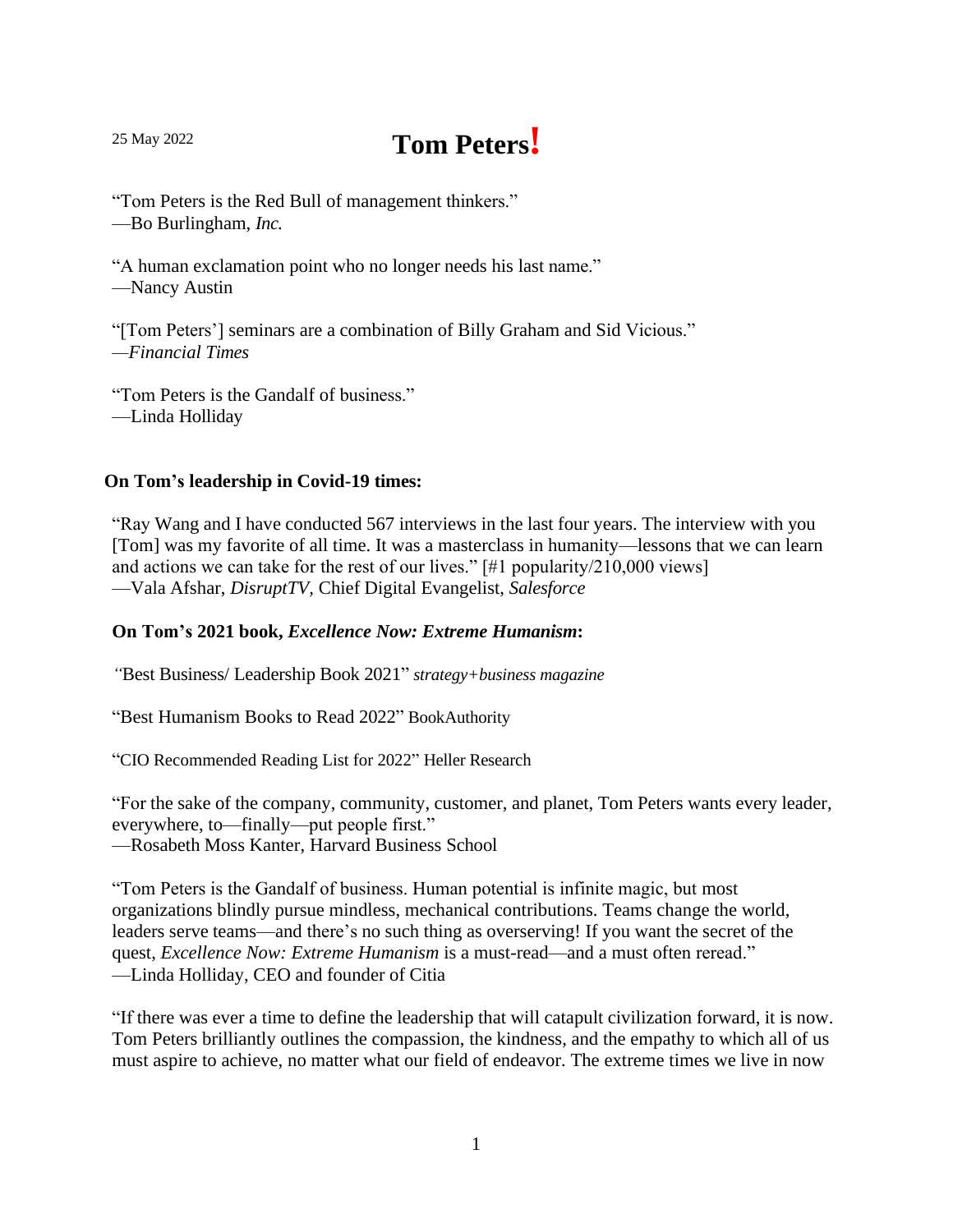demand nothing less than the best of ourselves and *Excellence Now: Extreme Humanization* shows us how to discover it."

—Linda Kaplan Thaler, entrepreneur, member of the Advertising Hall of Fame, and bestselling author

## **On Tom's 1982 book,** *In Search of Excellence (1982)*:

"Most widely held [library book] in the United States from 1989 to 2006." *—*Wikipedia/WorldCat data

One of the "Top Three Business Books of the Century." *—*National Public Radio, 1999

"Greatest business book of all time." *—*UK's Bloomsbury Publishing

"It's often debated whether Ronald Reagan's tax cuts or Paul Volcker's monetary medicine got the U.S. off its back [in the mid-'80s]. The answer is both, but let's add a third and fourth reason. Third was the personal computer. . . The PC was more than a machine. It was a garden of entrepreneurship that produced such daring men as Steve Jobs and Bill Gates. A fourth reason was a book that came out in 1982: *In Search of Excellence*, by Tom Peters and Bob Waterman (Harper-Collins). Yes, I am claiming that a single book belongs up there with tax cuts, a strong dollar, and the PC as a pillar of the American renaissance."

—Rich Karlgaard, publisher, *Forbes*, "Book Changes World: 30 Years of Excellence," November 19, 2012

#### **On Tom's 2018 book,** *The Excellence Dividend***:**

"*The Excellence Dividend* is less a business tome than a lyrical poem to human potential." —Ken Gordon, "Tom Peters and Redesigning the Idea of Excellence," *Design Observer*/AIGA

"I folded so many pagesin *The Excellence Dividend* that itstop right corner is half again as thick as the rest of the book."

—Ted Kinni, "The Enthusiasms of Tom Peters," *strategy+business*

"I am in the process of earning an MBA and Mastersin Humanity by simply reading *The Excellence Dividend.*" —Vala Afshar, Chief Digital Evangelist, Salesforce

#### **On Tom's 1987 book,** *Thriving on Chaos***:**

"Mr. Peters is an enthusiast, a storyteller, and a lover of capitalism. He says that effective management is management that delivers more value to customers and more opportunity for service, creativity, and growth for workers. He is saying that the decent thing to do is also the smart thing. It's a wonderful message."

—Paul Weaver, *Wall Street Journal*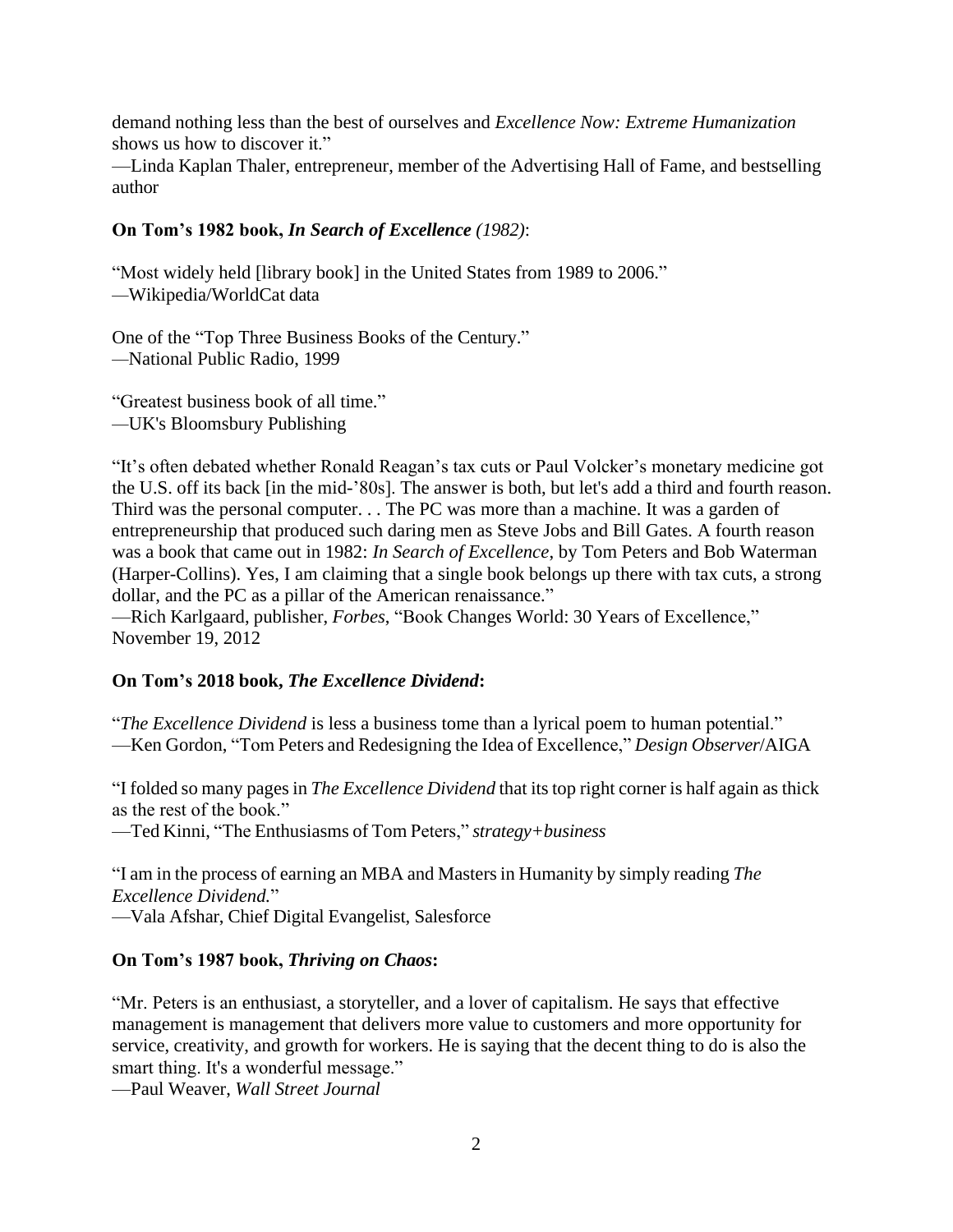#### **On Tom's 2003 book,** *Re-Imagine!***:**

"In Tom's world, it's always better to try a swan dive and deliver a colossal belly flop than to step timidly off the board while holding your nose." —*Fast Company*

"We live in a Tom Peters world." —*Fortune*

"Peters is the Michel Foucault of the management world: a scourge of the rationalist tradition and a celebrant of the creative necessity of chaos and craziness."/on Tom's seminars: "a combination of Billy Graham and Sid Vicious."

*—Financial Times*, "You Should Be Bonkers in a Bonkers Time," on *Re-Imagine!*

"If they're onto a good thing, management gurus generally milk the same business mantra for all it's worth. However, one guru par excellence is going against the grain. The one-man brand that is Tom Peters is still reinventing himself."

—CNN.com

#### **On Tom's 2010 book** *The Little Big Things***:**

"The single best management book I've ever read."

—Warren Bennis

"The business world's leading ambassador of design."

—David Kelley, founder, IDEO

Tom declared to be McKinsey's #1: "Though his tenure was relatively short, Peters is the most famous consultant McKinsey has ever produced. His influence on the firm was enormous and helped raise its profile beyond Bower's wildest dreams ........Peters helped rebrand McKinsey as a group of thinkers ........[*In Search of Excellence*] wasn't talking only about financial management. It was also talking about how you treated the people who worked for you. It was, in short, the first great manifesto of the idea of corporate culture."

—Duff McDonald, *The Firm: The Story of McKinsey and Its Secret Influence on American Business* [2014]

Gottlieb Duttweiler Institute, a Swiss think tank, and MIT teamed up to create "Thought Leaders 2014: The Most Influential Thinkers." "Whose ideas engage people most frequently? Who are the most influential thinkers? To find answers to these questions, we initiated a complex process of evaluation, using software-based calculations to produce a simple 'influence rank'—a measure of the global importance of creative minds."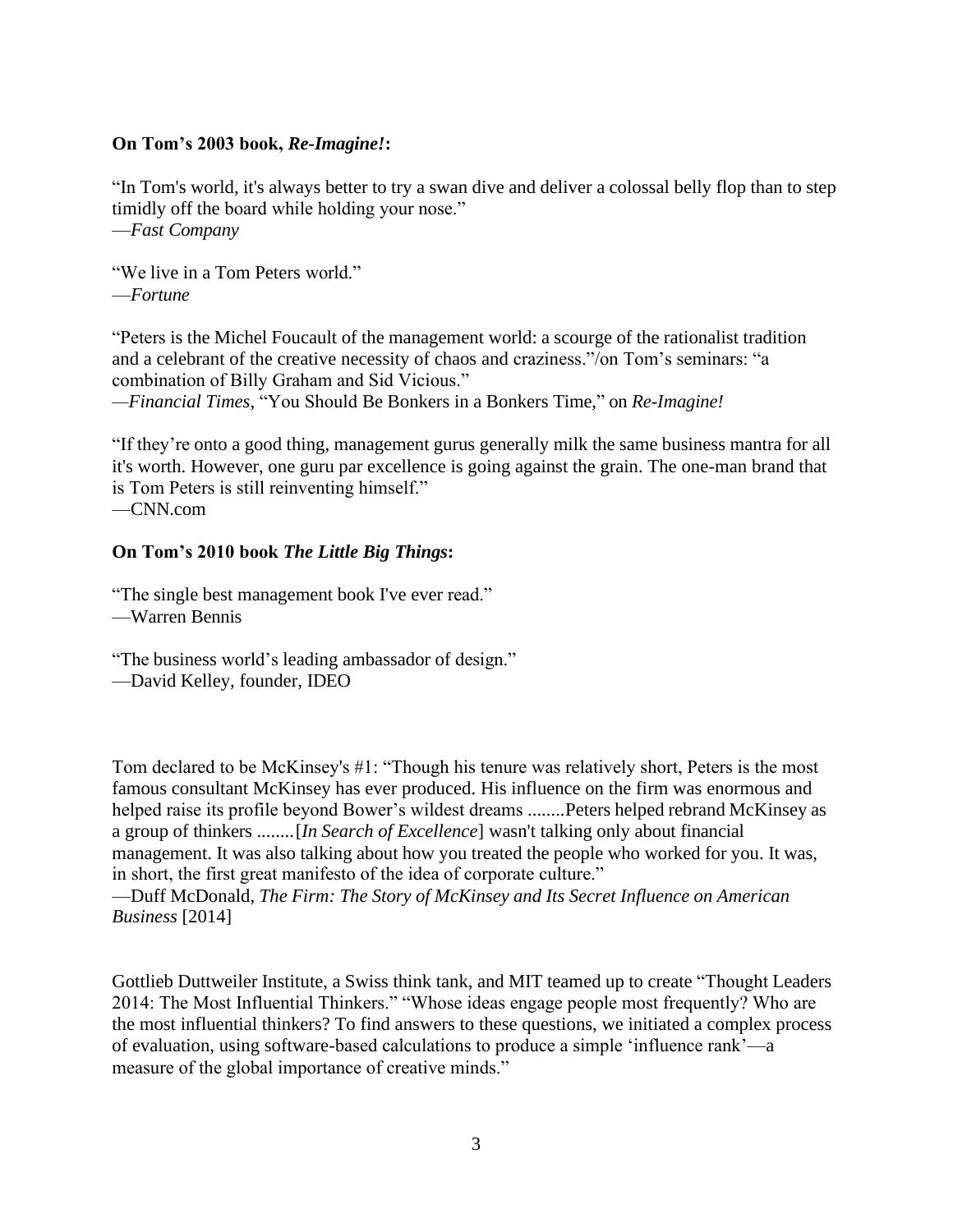Tom placed #32, behind Pope Francis (#1) & Stephen Hawking (#14)—and ahead of George Soros (#51), Michael Porter (the only other "management guru" on the list, #53), Elon Musk (#69) & Thomas Friedman (#72).

The Bloomsbury Press book [now Perseus Publishing], *Movers and Shakers: The 100 Most Influential Figures in Modern Business*, reviewed the historical contributions of path-breaking management thinkers and practitioners, from Machiavelli and J.P. Morgan to Peters and Jack Welch. The summary entry on Tom's impact: "Tom Peters has probably done more than anyone else to shift the debate on management from the confines of boardrooms, academia, and consulting organizations to a broader, worldwide audience, where it has become the staple diet of the media and managers alike. Peter Drucker has written more and his ideas have withstood a longer test of time, but it is Peters—as consultant, writer, columnist, seminar lecturer, and stage performer—whose energy, style, influence, and ideas have shaped new management thinking."

#### *London-based Thinkers50 defines itself as "the world's most reliable resource for identifying, ranking, and sharing the leading management ideas of our age."*

Hall of Fame [2013]: "The business world has a short memory........Brilliant tools and techniques are put to work and then taken for granted, their creators speedily forgotten........As part of our mission, we salute the first phalanx into the Thinkers50 Hall of Fame. They are the giants upon whose shoulders managers and leaders stand: Warren Bennis; Howard Gardner; Charles Handy; Philip Kotler; Henry Mintzberg, Kenichi Ohmae; Tom Peters.........Charismatic, passionate, and insightful, Tom Peters virtually invented the modern thought leadership industry ........ Even now, Peters' speeches are a restless tour de force. His views have moved with reality. He is a keen tweeter, voracious reader, and endlessly enthusiastic. And, smart."

Lifetime Achievement Award [2017]: British and global management guru Charles Handy on Tom: "*In Search of Excellence* was the first book about managers that managers had ever read." "This man has brought excitement into management thinking." "People leave one of Tom's talks bursting with ideas and hearts throbbing with enthusiasm." "The high priest of management thinking." "People matter most to Tom and they should to everybody."

Warren Bennis, University of Southern California, the top scholar on the topic of leadership: "I suppose the most significant contribution Tom has made to 'management thought' is his capacity to articulate in graphic and persuasive terms what it is that organizations and managers must do if they want to create successful human communities (and also make a profit). He put into words what a lot of people had been talking about but never took all that seriously. And he writes with unbridled lucidity.......If Peter Drucker 'invented' management, Tom Peters vivified it. He goosed us all, managers and academics alike .......One last thought: Tom is a dreamer, and thank God, a dreamer who can put his thoughts into clear and radiant terms. 'For a dreamer,' said Oscar Wilde, 'is one who can find his way by moonlight and see the dawn before the rest of the world.' That's Tom's gift—the creation of a waking dream—he has inspired us all."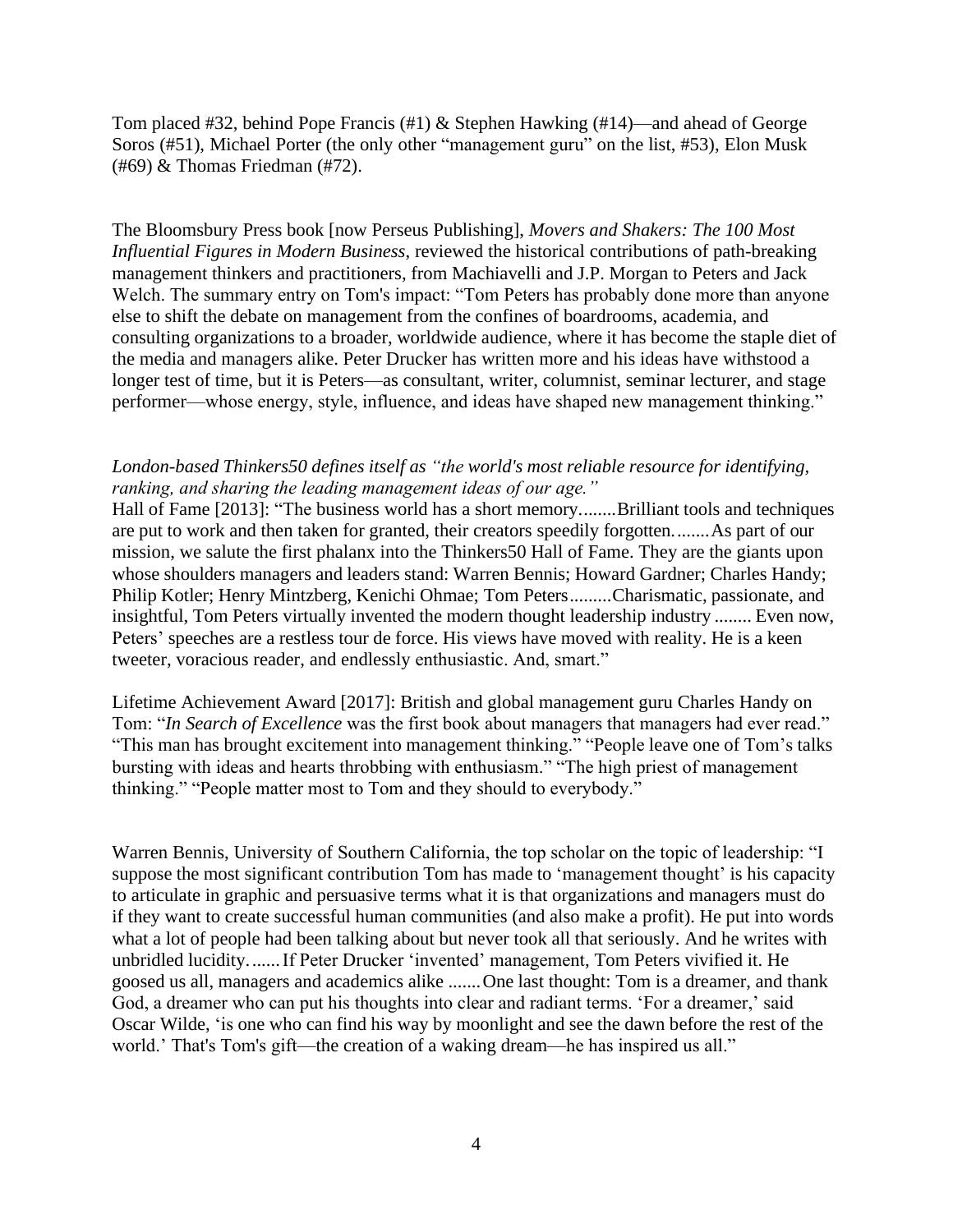#### **Books:**

\**In Search of Excellence: Lessons from America's Best-Run Companies* (1982, with Robert Waterman) \**A Passion for Excellence: The Leadership Difference* (1985, with Nancy Austin) \**Thriving on Chaos: Handbook for a Management Revolution* (1987) \**Liberation Management: Necessary Disorganization for the Nanosecond Nineties* (1992) \**The Tom Peters Seminar: Crazy Times Call for Crazy Organizations* (1993) \**The Pursuit of WOW! Every Person's Guide to Topsy-Turvy Times* (1994) \**The Circle of Innovation: You Can't Shrink Your Way to Greatness* (1997) \**The Brand You 50: Fifty Ways to Transform Yourself From an "Employee" into a Brand That Shouts Distinction, Commitment, and Passion* (1999) \**The Project50: Fifty Ways to Transform Every "Task" into a Project That Matters!* (1999) \**The Professional Service Firm50: Fifty Ways to Transform Your "Department" into a Professional Service Firm Whose Trademarks are Passion and Innovation!* (1999) \**Sixty: This I Believe* (2002) \**Re-imagine! Business Excellence in a Disruptive Age* (2003) *\*Essentials: Leadership: Inspire, Liberate, Achieve* (2005) \**Essentials: Design: Innovate, Differentiate, Communicate* (2005) \**Essentials: Trends: Recognize, Analyze, Capitalize* (2005, with Martha Barletta) \**Essentials: Talent: Develop It, Sell It, Be It* (2005) \**The Little BIG Things: 163 Ways to Achieve Excellence* (2010) \**The Excellence Dividend: Meeting the Tech Tide with Work that Wows and Jobs that Last* (2018) *\*Excellence Now: Extreme Humanism* (2021)

#### **Biographies:**

*Corporate Man to Corporate Skunk: The Tom Peters Phenomenon*, (1998) by Stuart Crainer *Tom Peters: The Bestselling Prophet of the Management Revolution*, (2000) by Robert Heller

# **Travels:**

40 years/2,500+ speeches/50 states/67 countries/5,000,000 people/7,500 flights/5,000,000 miles/19 books plus numerous ebooks/10,000,000+++ copies sold/600 syndicated columns/250 miscellaneous articles/3,000 blogposts/100,000+ Tweets/150,000+ Twitter followers/55,400,000 Google hits.

#### **Back story:**

Born in Baltimore and raised in Annapolis "with a lacrosse stick in one hand and oars over my shoulder," Tom Peters resided in California, mainly Palo Alto/Silicon Valley (where he was on the first list of "100 most powerful people in Silicon Valley") from 1970–2000. He is a civil engineering graduate of Cornell [B.C.E., M.C.E.], where he was included in the book *The 100 Most Notable Cornellians*, and he earned an MBA and a Ph.D. from the Stanford Graduate School of Business (he is credited with producing the GSB's first Ph.D. thesis on implementation); he has been honored by dozens of associations in content areas such as management, leadership, quality, human resources, campaigning for more women in senior leadership positions, customer service, innovation, marketing, and design.